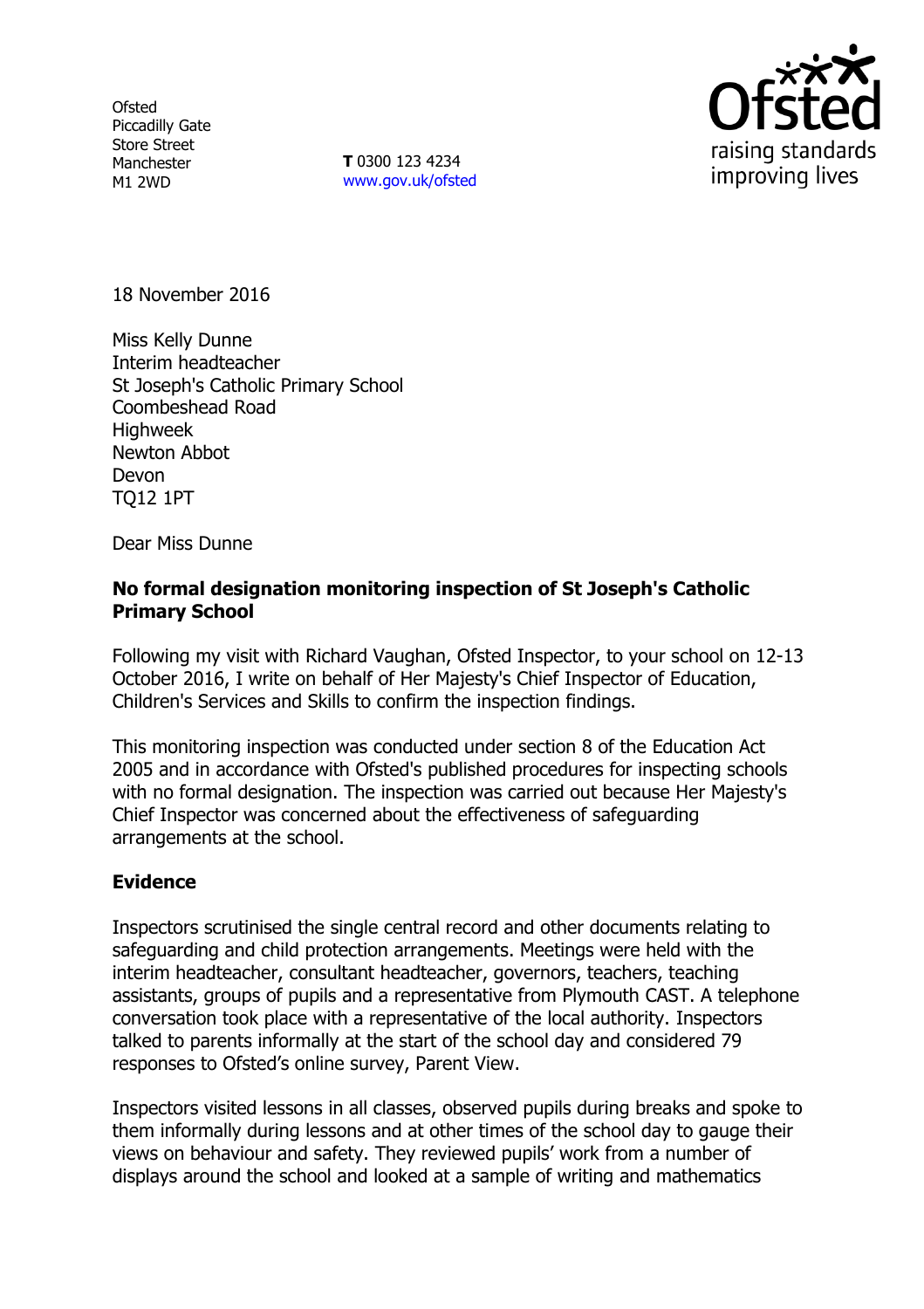

books from key stage 2. A wide range of documentation was scrutinised, relating to behaviour, safety and safeguarding.

Having considered the evidence I am of the opinion that at this time:

Safeguarding is effective.

# **Context**

The school received a monitoring inspection in June 2016, under section 8 of the Education Act. The purpose of this second monitoring inspection was to evaluate the school's progress in rectifying a range of shortcomings relating to safeguarding.

St Joseph's became an academy in April 2014 as part of Plymouth CAST. The previous head of school left in August 2016. The school is currently led by a fulltime interim headteacher. The executive headteacher who supported leadership last year, for two days a week, is continuing this year, as consultant headteacher.

St Joseph's is smaller than the average primary school with 167 pupils on roll. The vast majority of pupils are of White British background. The proportion of pupils who have special educational needs and/or disabilities is above average. The proportion who are known to be eligible for free school meals is broadly average. More pupils join and leave the school during the academic year than is typically found.

## **The effectiveness of leadership and management in ensuring that safeguarding and child protection arrangements keep pupils safe**

Senior leaders have led the way and shown sheer determination to tackle each of the weaknesses identified at the previous monitoring inspection. Although governors and the Trust have been supportive, it is the senior leaders who have been the driving force. They worked swiftly to form an initial action plan. This had a strong focus on aspects that needed improving without delay, such as those relating to security and safeguarding training. The initial plan was carefully reviewed and evaluated and a refreshed, equally focused plan is in place this year. The effectiveness of leaders' plans for improvement and the extent to which they have kept their eye on the key priorities have been instrumental in the school's improved arrangements for safeguarding.

Senior leaders knew that it was paramount to change a culture which had become embedded, where responsibilities for safeguarding and behaviour management were viewed as resting with others, rather than being everyone's responsibility. Nothing was held back from staff when sharing the outcomes of the previous monitoring inspection and some open and honest conversations took place. Through carefully judged training sessions and drawing on external help from the local authority, where necessary, senior leaders have brought staff 'on board'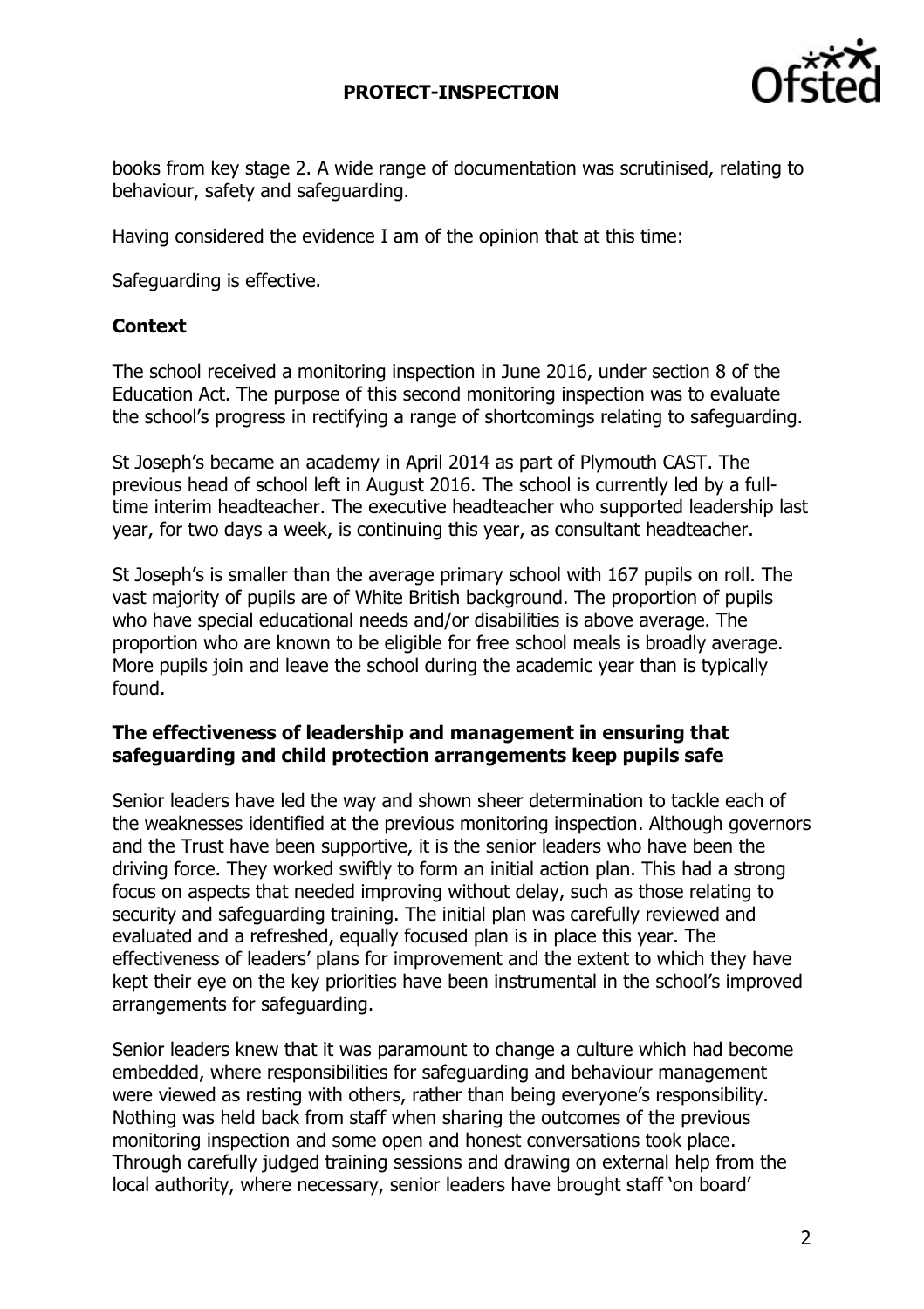

quickly. Communication has improved and staff appreciate the clarity and consistency that senior leaders have established. The culture has turned around and changed to one where everyone realises they each play a role in keeping pupils safe and ensuring pupils' behaviour is managed effectively.

Staff training days and after-school sessions have focused sharply on safeguarding. Staff have received training in the wider aspects of safeguarding, including e-safety and the use of new technologies. Clear records are kept to show who has attended training. Discussions with staff show that they are clear about the key documents and policies with which they need to be familiar. They know the procedures they should follow if they have a concern about a pupil and the steps they should take if, for example, there is an allegation about a member of staff or a senior leader. Referral forms and contact information for designated safeguarding leads, the chair of governors and the local authority designated officer are prominently displayed on a dedicated safeguarding noticeboard in the staffroom.

The curriculum has been amended to make sure pupils are taught about safeguarding. It is clear that pupils have learned a great deal during this term about keeping themselves safe when using computers and mobile phones. They talk knowledgeably about protecting themselves through passwords and the features that make these strong rather than predictable. They know about the potential risks that can arise through communicating with people they do not know. Reminders about e-safety are displayed around the school and on each laptop computer. Pupils spontaneously referred to these prompts when talking about keeping safe. All governors have been trained on the 'Prevent' duty and training for staff is booked to take place early in November.

Senior leaders have drawn astutely on external support, through the local authority. This has been sharply focused on supporting safeguarding, improving behaviour and, latterly, strengthening provision for pupils with special educational needs and/or disabilities. Pupils' attitudes and behaviour have improved considerably since the last monitoring inspection. The behaviour policy has been revised, alongside many other policies associated with safeguarding. These policies are up to date and now fit for purpose. They have been read by all staff, as an integral part of the training programme, and all sign to confirm that they have read key documentation, including important government guidance that staff in all schools need to be familiar with. An induction programme has been established so that any new staff have the guidance and information they require to ensure safeguarding procedures are known and followed. Staff who had joined the school since September were clearly aware of the expectations when it comes to safeguarding.

Teachers and teaching assistants were seen applying the agreed behaviour strategies successfully, both to promote good behaviour and to defuse potentially challenging behaviour. Pupils find that behaviour has improved. They spoke positively about the 'zone boards', which they feel have made a real difference. They like the fact that they start on 'green' each day, even if on the previous day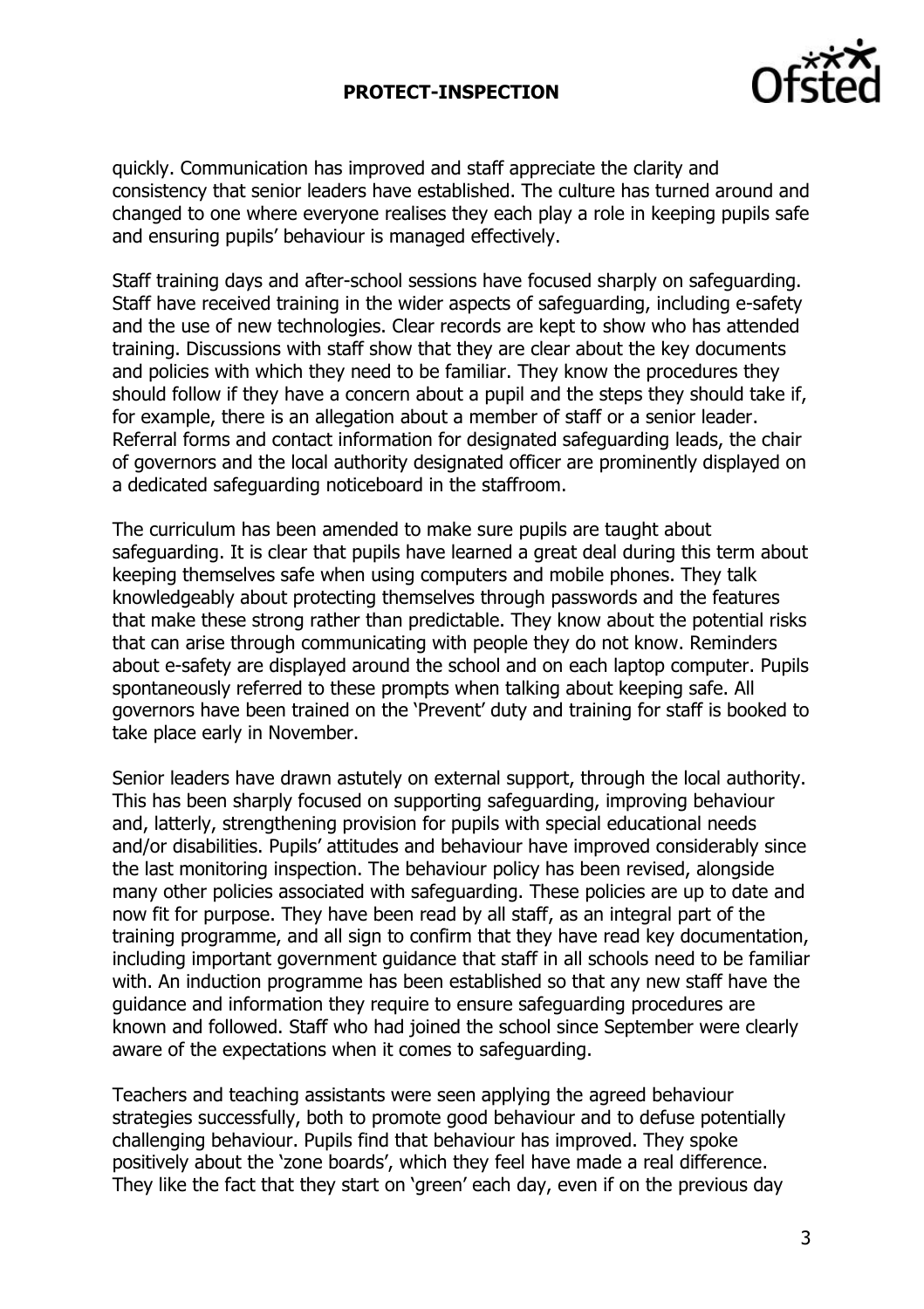

they slipped to amber. Parents also recognise that pupils' behaviour is getting better. They are kept in touch with what is happening to improve behaviour and other aspects of the school's work, which they appreciate.

Analysis carried out during the monitoring inspection showed that overall behaviour incidents have reduced this term, along with the number of fixed-term exclusions. Leaders' efforts have rightly focused on the most essential aspects of safeguarding and the associated training. They have not yet had an opportunity to analyse the impact of the new behaviour policy, and associated external support, to find out whether incidents involving hitting, pushing and name-calling have reduced, for example – all of which were issues identified by the previous inspection team in June 2016. Attendance is showing some improvement this term but needs to be sustained if attendance is to reach average. Again, while senior leaders have rightly been shining the lens on safeguarding weaknesses, no analysis of patterns in poor attendance, or persistent absence, has taken place to determine where attendance of classes, or groups, is weaker so that actions can be appropriately targeted.

Scrutiny of case studies show that well-organised, thorough systems are in place when issues relating to child protection arise. Leaders ensure that records are kept efficiently and in sufficient detail. A new secure online system for compiling and maintaining records has been put in place and staff have received specific training on how to use it. The newly appointed senior administrative officer has tightened up the arrangements for keeping staff records, particularly those that record safeguarding checks. These were described as 'haphazard, chaotic and disorganised' at the last monitoring inspection. All required checks have been carried out and any gaps in information have been filled. The arrangements for recording the required safeguarding checks are efficient and clear. Procedures for recruiting new staff have been tightened up and follow guidance for safer recruitment practice.

While pupils' behaviour in lessons has much improved, the care they show when completing written work is more variable. Some pupils try hard to produce neat work in writing and mathematics, but this is not typically the case. Some pupils' work is sloppily presented, with untidy crossing out and handwriting that is poorly formed and difficult to read. The time is now right for senior leaders to turn their attention to making sure teachers and teaching assistants have consistently high expectations of pupils' standards of work, to improve achievement where it is not yet good enough.

The school's procedures for using risk assessments have improved. Teaching assistants are now involved in drawing these up, and in reviewing them after any trips or visits, so that they are fully involved in the entire process. The arrangements for signing-in and briefing visitors are now appropriate. Pupils know that all staff, governors and, particularly, visitors will wear identity badges with a coloured lanyard, according to their role. They are adamant that they would never let an adult into the building. This has clearly been emphasised to them and is well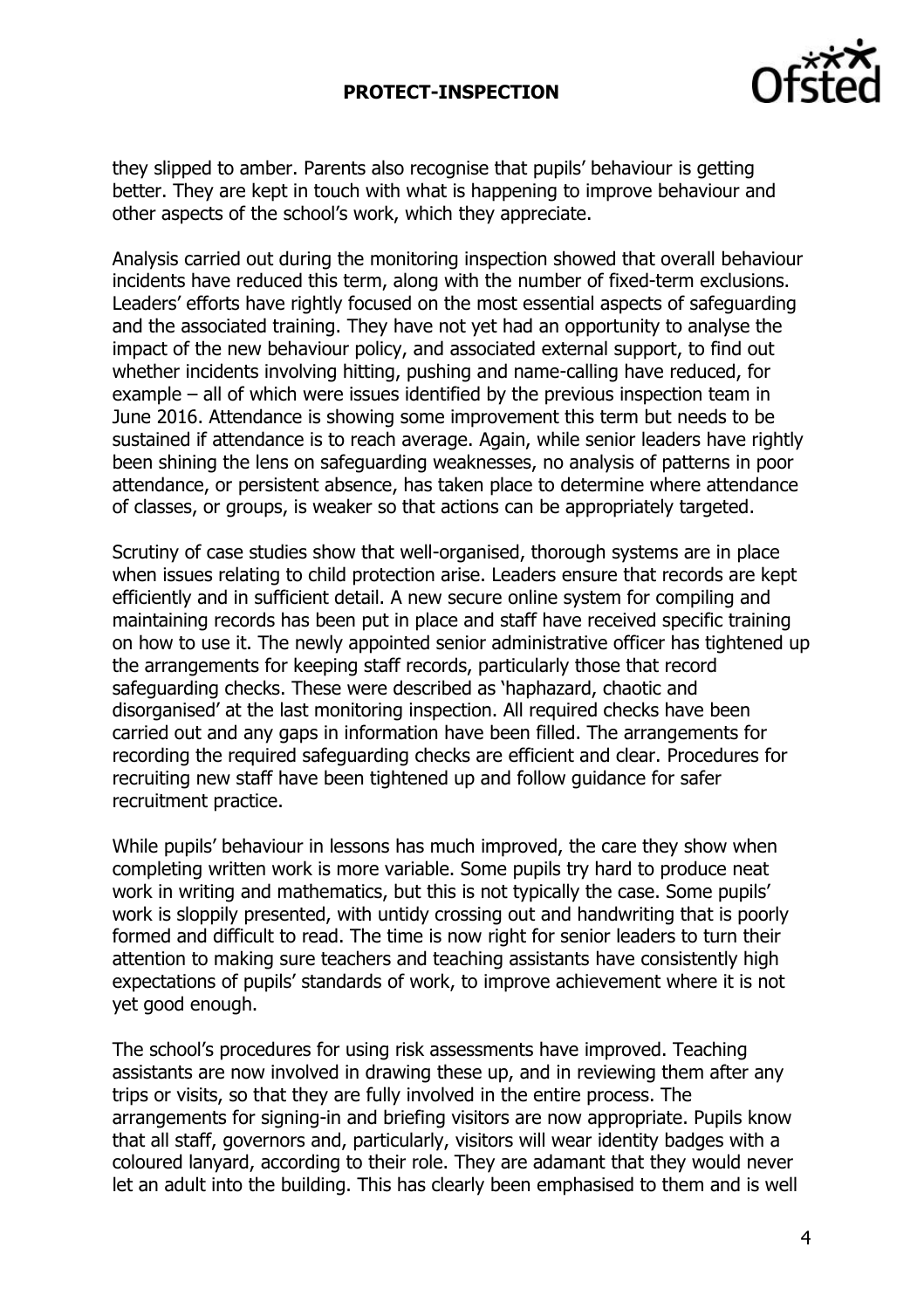

understood. Instances occurred during the inspection when pupils were in the reception area and therefore in a position to let in visitors, who came to the main entrance, but did not do so.

Governance has gathered momentum this term. Governors' minutes show a greater awareness of safeguarding. Members of the governing body now receive pertinent information from the senior leaders. This keeps them in touch with the steps that senior leaders have taken to eradicate the weaknesses identified at the last monitoring inspection and informs them of any work in progress. There is more evidence of governors asking questions and beginning to hold leaders to account than was the case last term. This term's meeting of the full governing body rightly focused on specific safeguarding matters. The new chair of governors was keen to make sure every weakness identified at the last monitoring inspection was covered in a systematic way. However, this degree of scrutiny by governors is at an early stage and governors need to strengthen their knowledge of key aspects of the school's work. There is very limited evidence of governors asking relevant questions about the quality of teaching, for example, or pupils' outcomes or how well pupils from disadvantaged backgrounds achieve. There are some differences in the achievement of groups in some year groups and/or subjects. Governors need to be fully conversant with the overall picture on pupils' outcomes so they can provide the appropriate degree of challenge.

## **External support**

The strategy for monitoring and evaluating the school's work on the part of the Trust is too vague. This remains an issue. Lines of accountability between the governing body and the trust are far from clear. Historically, support focused more on the pastoral aspects of leadership rather than professional challenge. This has only recently begun to change with the appointment in September 2016 of the new area advisor. The appointment of the executive headteacher and interim headteacher by the Trust has provided much-needed support for the senior leaders and staff at the school. New structures and procedures that enable the Trust to oversee, challenge or influence the effectiveness of the school have been introduced this term. However, it is too early to judge the impact of these actions. This applies not only to safeguarding but to key aspects of the school's work, such as the quality of teaching and pupils' outcomes.

The Trust has provided support for governance, through a representative joining governing body meetings and, at times, chairing meetings. This support has had some impact on improving the focus of meetings and the way they are conducted. However, this work is still in its early stages and it is too soon to see its impact on the effectiveness of governance.

The local authority has provided a range of targeted support. This has been influential in supporting leaders' work to eradicate weaknesses in safeguarding. The support has contributed to improving safeguarding practice and pupils' behaviour.